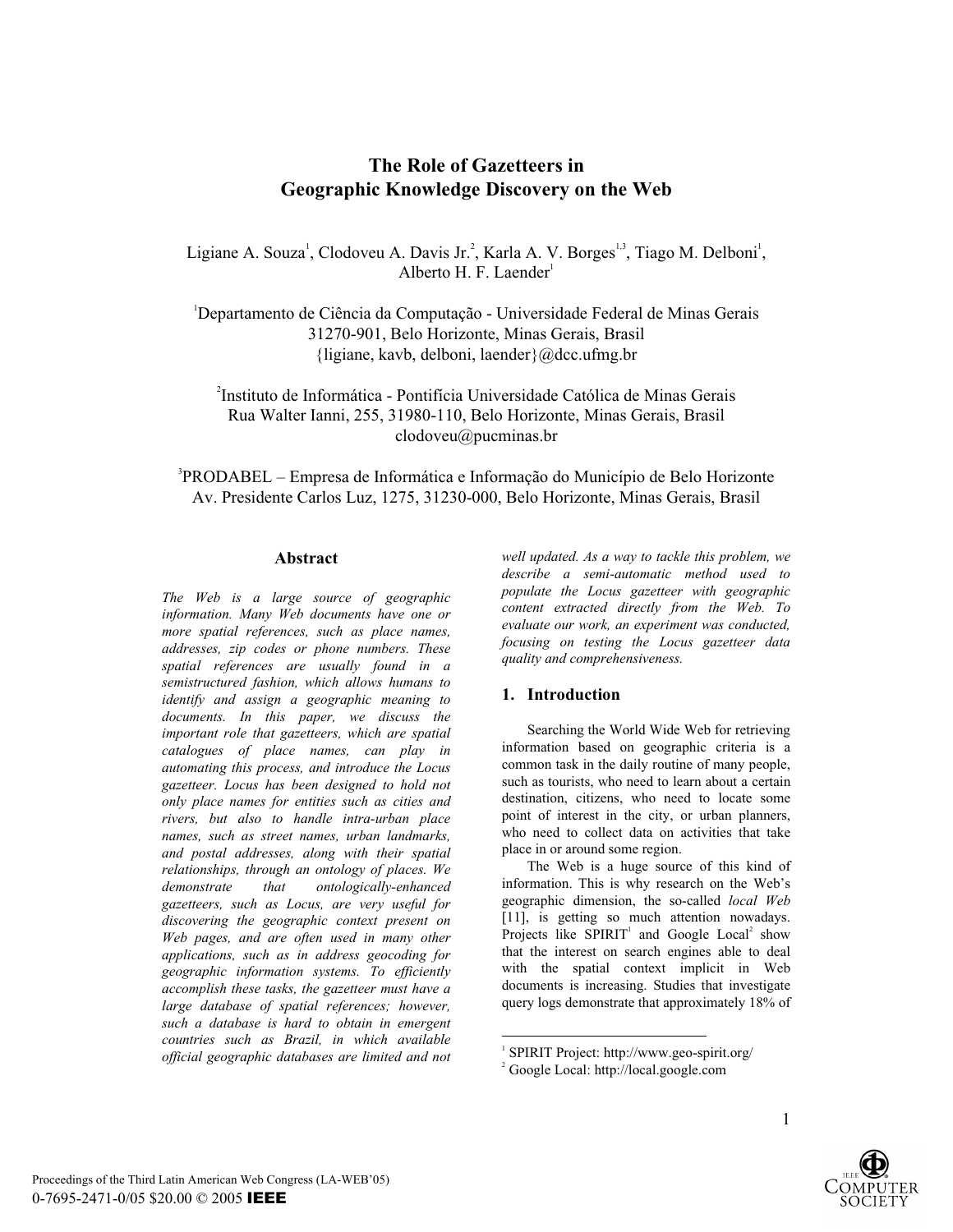all queries contain some kind of geographic term [18]. People are looking for pages containing information about "hotels in New York City" or "restaurants near Times Square".

However, performing such retrieval tasks over the Web is limiting in a number of ways. These limitations are partly due to the manner in which Web data are structured, but also due to the freedom that users have to specify their information needs. Besides, geographic context is often only implicit in Web pages, and cannot be trivially specified by means of keywords when we use most of the current search engines.

One of the strongest indications about the user's intention to perform a Web search involving geographic locations is the use of place names. We then assume that the use of a catalog of place names would be an important tool to allow search engines to distinguish between regular, *subject-related* keywords, and geographic, *place-related* keywords. Such a catalog is known in the field of Geographic Information Retrieval (GIR) as a *gazetteer*. GIR is becoming increasingly important, seeking solutions to problems such as the identification of geographic context in plain text [20], resolution of ambiguities in place names [16], building spatial indexes for documents [6] and others.

We realize that the usual definitions for a gazetteer need to be extended somewhat to accommodate the needs of GIR. First, we must consider ways to organize gazetteer data in order to facilitate retrieval by search engines; this requires novel ways to model and develop the gazetteer, going well beyond its original uses in geography and cartography [10]. Additionally, a rich and continuously renewable source of data to populate the gazetteer as automatically as possible is required, in order to maximize its efficiency in recognizing relevant place names. In this paper, we will show our response to both of these challenges. We present Locus, a gazetteer that has been designed to hold not only place names for entities such as cities, rivers, mountains, and so on, but also to handle intra-urban place names, such as street names, urban landmarks and postal addresses along with spatial relationships among them, defined through an ontology of places [19]. We also present a Web data collection strategy and tool to populate Locus with place names extracted from the text in selected Web sites.

This paper is organized as follows. Section 2 presents an introduction on geographic information retrieval on the Web. Section 3

presents concepts on digital gazetteers and explains our view on gazetteers being essential assets to explore the Web's geographical dimension. In section 4, we present Locus, a spatial locator system based on a gazetteer and developed by the UFMG Database Group. Section 5 describes the process used to extract references from the Web to populate the Locus gazetteer. Section 6 describes the Locus user interface. In Section 7, we present results from an experiment conducted for evaluating the Locus gazetteer data quality and comprehensiveness. Finally, section 8 presents our conclusions.

## **2. Geographic information retrieval on the Web**

Larson [15] defines *geographic information retrieval* as an applied research area that combines aspects of databases, human-computer interaction, geographic information systems, and information retrieval. GIR is concerned with indexing, searching, retrieving, and browsing georeferenced information sources, and with the design of systems to accomplish these tasks effectively and efficiently.

In GIR, exploring geographic aspects of the Web can take place according to two different approaches [17]. The first (*entity-based*) approach uses Internet infrastructure elements to obtain information about the physical location of hosts. Exploring the Web in this way allows content to be deployed considering the user's inferred location, making online advertising much more effective. Recently, the Stanford Research Institute (SRI) formulated a proposal to create a top level domain *.geo* "to provide a complete, virtually free-of-charge, and open infrastructure for referencing and discovering georeferenced information on the Internet" [12]. The concept is based on a grid representation of the Earth's surface that would be used to associate a location to servers and other entities in the network. As a consequence, each conventional URL could be automatically translated to an approximate geographic coordinate. Disregarding for the moment the SRI proposal, locating users based on their server's inferred location can be quite imprecise, even though results can be obtained quickly.

The second approach is called *content-based*, since it uses elements contained in the pages themselves to deduce a location, or a number of

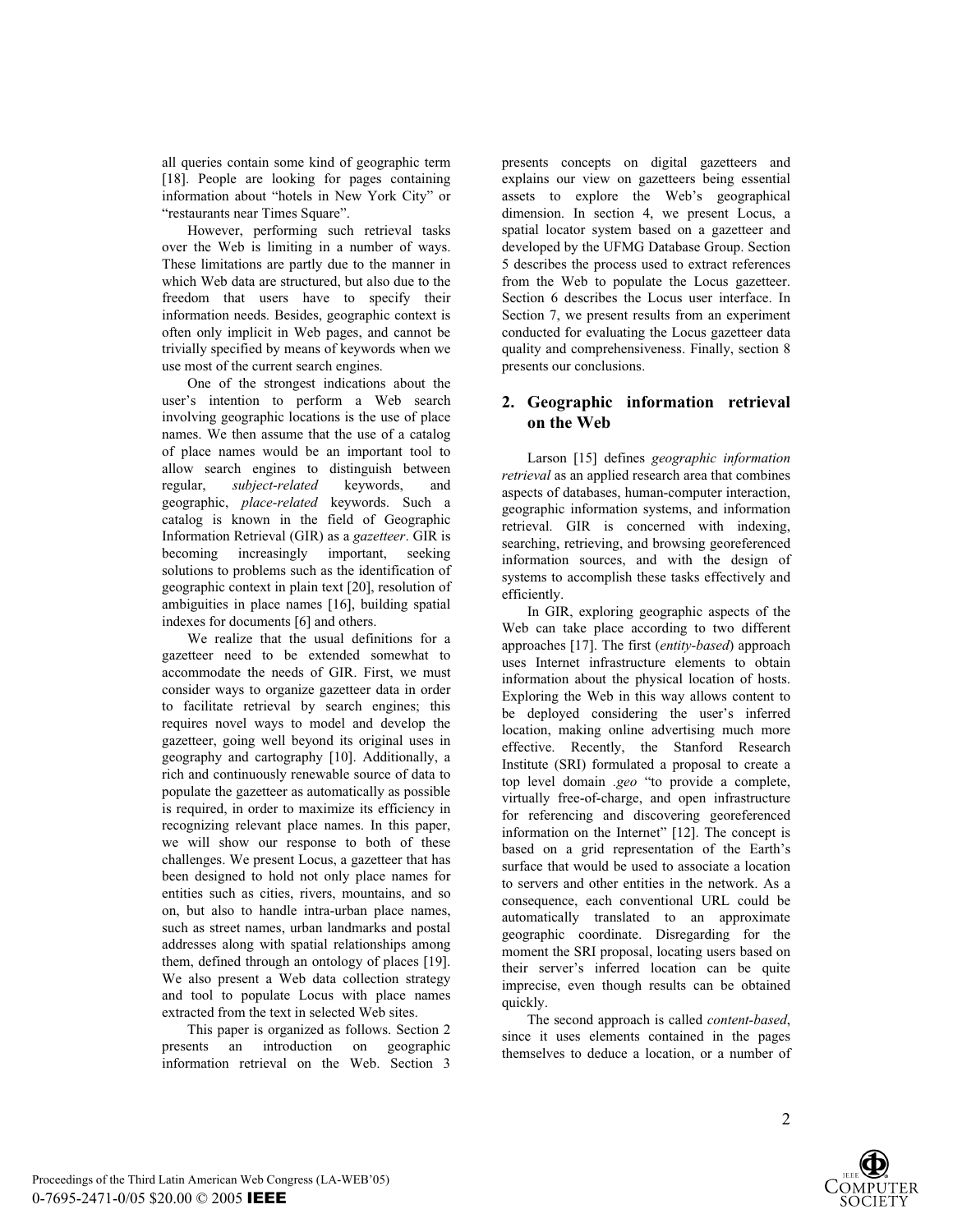locations, referred to by the page. A Web page can contain indications of its connection to a specific place embedded in text, in the form of place names, postal addresses, ZIP codes, phone numbers and area codes, and so on. The challenge here involves the retrieval, semantic analysis and interpretation of the indications, leading to the connection of the Web page to a number of geographic locations. Even though this approach is much more complex than the previous one, we observe that a common problem with the previous approach is avoided: the fact that pages referring to a location can be stored in servers located elsewhere.

Information retrieval methods used in search engines are typically limited to keyword searches and link analysis, offering no support for spatial context exploration in documents. Realizing this limitation, search engine developers are studying new methods to improve the quality of results to their users' spatial queries. Google Local uses a yellow pages directory covering the United States, Canada and U.K. to spatially index documents containing references to services such as shops, hotels, and restaurants. SPIRIT (Spatially-aware Information Retrieval on the Internet), a search engine still under development, plans to go beyond that, using geographic ontologies to produce spatial metadata from Web pages. Based on the knowledge contained in the ontologies, each geographic term found in the page is extracted and linked with a spatial footprint. After that, footprints associated with the page are used to build a spatial index for the search engine.

## **3. Digital gazetteers**

Gazetteers are *geospatial dictionaries of geographic names* [10]. A gazetteer is a powerful tool that makes it possible to identify *indirect geographic references* (place names) on documents and to associate geographic coordinates to them.

Three attributes are essential for any record in a gazetteer: the *name* of the place, its *footprint* (spatial location), and its *type* [10]. With these attributes, a gazetteer is able to answer at least two basic queries: to find a place given its name, and to find names associated to a given place.

Many gazetteers are currently available on the Web. One of the most important is the Alexandria Digital Library Gazetteer  $(ADL)^3$ . . With approximately 4.4 million entries, ADL's gazetteer data storage is based on a comprehensive metadata structure, called Gazetteer Content Standard. ADL introduced a significant innovation: a Web service protocol to allow free access to the gazetteer. The service requests and answers are XML documents following the Gazetteer Content Standard structure.

According to Fu et al. [6], current gazetteers share a number of limitations that keep them from being used in GIR. First, most gazetteers do not encode spatial relationships, apart from simple region hierarchies. Second, generic relationships between object types are not implemented, therefore limiting the potential use of the gazetteer as a geographic ontology. Furthermore, properties of geographic features are only generically defined, and usually lack significant details. Third, gazetteers usually contain only names associated to well-defined footprints, and lack support for fuzzy or imprecise locations, such as "southern California". To the observations in [6], we add the lack of intra-urban names, such as city landmarks, monuments, and other well-known locations used by citizens as reference points for navigation and to indicate the location of other points of their interest in a local context.

We believe that the development of new digital gazetteers, designed to maintain urban data and to process queries involving spatial relationships, can greatly expand their usefulness in local Web exploration.

### **4. The Locus system**

Locus, a spatial locator system, was conceived as a tool to support the recognition of spatial context on Web pages (see [19] for an early design of Locus). The Locus design is based on a formally specified ontology, the *ontology of places*.

In the traditional systems modeling approach, the modeler is required to capture a user's view of the real world in a formal conceptual schema. In doing so, the modeler follows an established paradigm, such as the entity-relationship model [2], forcing the mapping of concepts acquired from the real world to instances of abstractions available in the chosen paradigm. This process



<sup>3</sup> Alexandria Digital Library Gazetteer:

http://www.alexandria.ucsb.edu/gazetteer/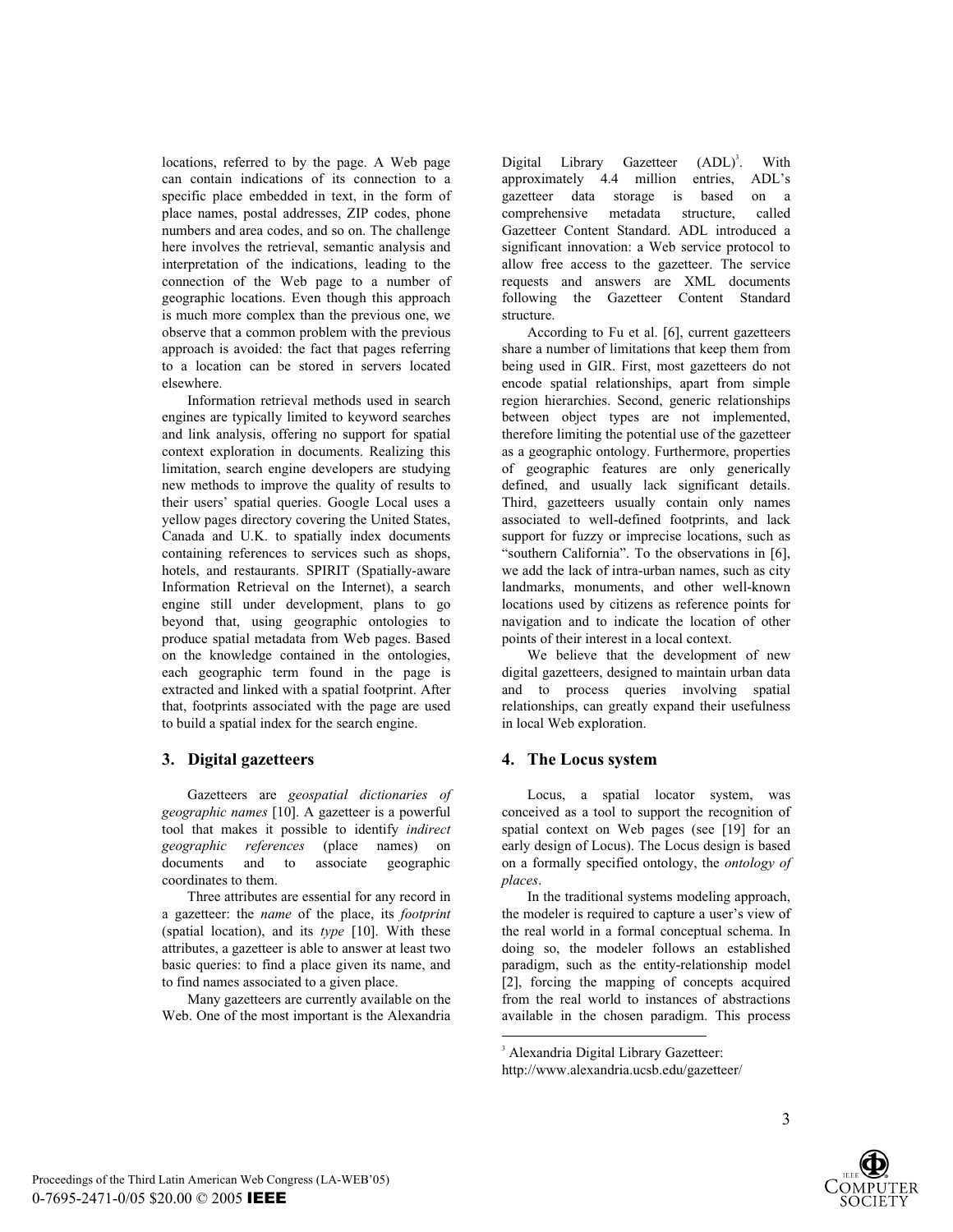tends to introduce inconsistencies and inaccuracies in the system development [5]. An ontology is an explicit specification of a conceptualization [8]. Ontologies are semantically richer than conceptual schemas, and thus closer to the user's cognitive model. Guarino coined the term *ontology-driven information systems* for systems that make use of formally defined ontologies [9].

The ontology of places defines concepts from the particular domain of urban geographic space. The hierarchy of territories, in which regions are subdivided into other regions, is explored by the ontology, as well as concepts related to urban addresses and landmarks commonly used by the population. Telephone numbers and postal codes, which can be used as indirect location identifiers, are also considered by the ontology. The ontology's spatial knowledge elements can be used to infer geographic relationships between objects, such as proximity, adjacency, containment and so on.

Based on this ontology, a conceptual schema was specified, using the OMT-G model [1]. The main part of the schema, demonstrating the three basic classes used in the gazetteer (territory, address and landmark) and their relationships, is presented in Figure 1. The Gazetteer data is stored using the PostgreSQL DBMS, with the PostGIS module, which adds spatial storage support.



#### **Figure 1 – Gazetteer conceptual schema**

Figure 2 describes the Locus architecture. The query processor module is the main Locus component. In Locus, all queries follow the canonical form for geospatial data queries, as proposed by Egenhofer [3]. Two types of queries are available: simple and advanced. Simple queries contain only geospatial terms, which can be the name of a place or a type of place plus a name. Advanced queries are defined as a triple (P, S, L), where P is the type of a point of interest that is being sought by the user, *L* is the name of a

point of reference, a well-known landmark that serves as a rough geographic location for the query, and *S* is a natural-language expression that indicates the expected spatial relationship between P and L. This allows the construction of elaborate queries, such as "restaurant" "near" "Times Square", or "subway station" "in" "Financial District".

Spatial relationships can be topological (inside of), metric (500 meters from), fuzzy (near) or ordered (in front of) [4]. Fuzzy relationships are converted by Locus to metric relationships, based on a heuristic which considers the dimensions of the objects involved in a query. If the involved place has a point representation, all other places in a radius of 500 meters are considered to be near. If the place is represented as a line or polygon, its minimum bounding rectangle is expanded by about 20% to determine the places considered to be "near".



#### **Figure 2 – Locus architecture**

During the processing, a query first passes through the matcher module. The matching function finds all place names that match the query terms exactly or approximately, i.e., allowing a limited number of errors in the strings. To compute the approximate string matching, the Shift-Or algorithm [21] is used. In advanced query processing, after finding the landmark, a perimeter for the location of the point of interest is established, based on the semantics of the specified spatial relationship. For instance, in the query "restaurants" "near" "Times Square", first we locate Times Square, then apply a buffer around its location, corresponding to the notion of

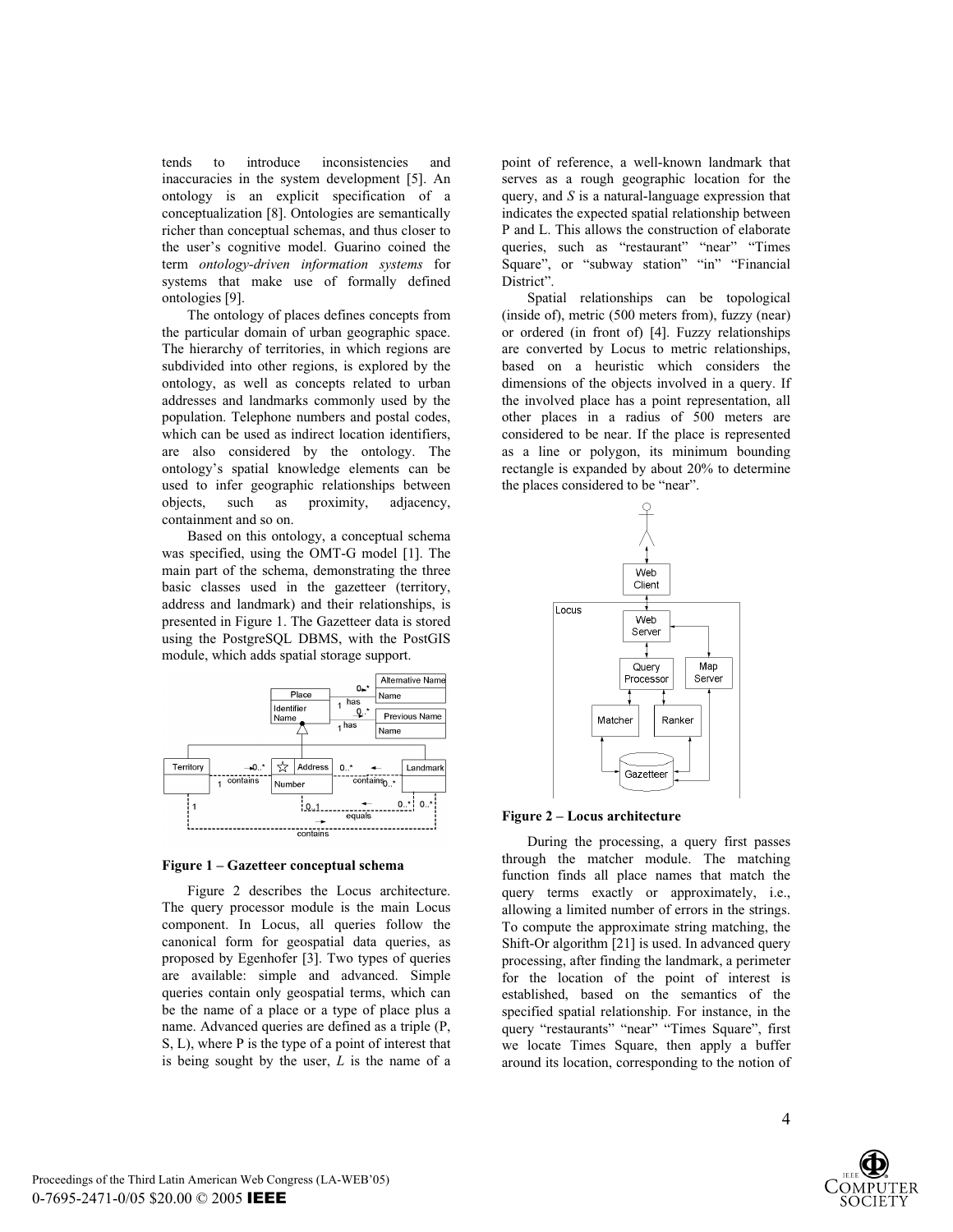"near" in an urban context (since Times Square is catalogued by the gazetteer as an urban object). Finally, restaurants contained in that area are selected and displayed.

Many places share the same name. This forces the matcher module to return many responses for some queries. In these cases, the *ranker* module is executed to sort the answer, in order to show the most significant places in the first positions. This classification is based on an index, which is calculated considering the number of errors in the string matching and an importance factor, assigned to the places. The parameter used to calculate the relative importance for territories and streets is their population, when this data is available. We assume that a larger population implies a greater likelihood that the place is the one being sought by the user. Landmark ranking, i.e., an automated method to infer the importance of reference places, is still a problem, but techniques based on the number of times the landmark name is mentioned on the Web are being studied.

## **5. Populating the Locus gazetteer**

Our current version of the Locus gazetteer has been populated with data from Brazilian cities. However, one problem we found during the implementation was the lack of reliable sources of data. At first, we collected public records from organizations such as IBGE (the Brazilian mapping agency), the Brazilian postal company, and some local government institutions. From these sources, the Locus gazetteer was initially populated with approximately one million Brazilian places, including urban places from the city of Belo Horizonte. These sources are very reliable and thorough, but they are limited to some kinds of official place names, such as city, district, and neighborhood names. We also needed data on possible points of interest, especially on services such as hotels, restaurants, commercial centers, and others, and on places used as urban landmarks by the population, such as monuments, buildings, squares, and many others. Such data were available for the city of Belo Horizonte, but were very hard to obtain for other Brazilian cities, in which GIS development is at its earlier stages.

As proposed by Laender et al. [14], the strategy used to expand the gazetteer database was to collect pages from Web sites containing tourist information, and to extract references to services from these pages, including their names, types, telephone numbers and addresses.

Data extraction from the Web, which actually includes page collection, data identification, and data extraction from collected pages, is executed by programs called *wrappers*. We used the WByE (Wrapping By Example) environment for this purpose [7]. Also developed by the UFMG Database Group, WByE is able to create wrappers based on examples supplied by the user. From these examples, specifications are generated to build agents responsible for page collection and data extraction.

WByE comprises two components: ASByE (Agent Specification By Example) and DEByE (Data Extraction By Example). ASByE is responsible to generate a *page fetching plan* (PFP), used for the collection of pages. DEByE is used to determine how data appear in the pages and how the extraction result should be logically organized. To accomplish this, based on user supplied examples, DEByE generates an *object extraction pattern* (OEP) that captures the target object's structure and specifies how data should be extracted accordingly [13]. Figure 3 shows the DEByE interface, where examples for data values to be extracted from a page containing information on hotels are specified. These examples are taken from a sample page and pasted into the columns of the table located at the left hand side of the bottom part of the screen.



**Figure 3 – DEByE example specification** 

The complete process is presented in Figure 4. First, users supply examples to ASByE on how to collect the pages from the selected Web sites. The resulting PFP is used to generate a fetching module, which effectively collects the pages from the Web. The user intervenes again in the process

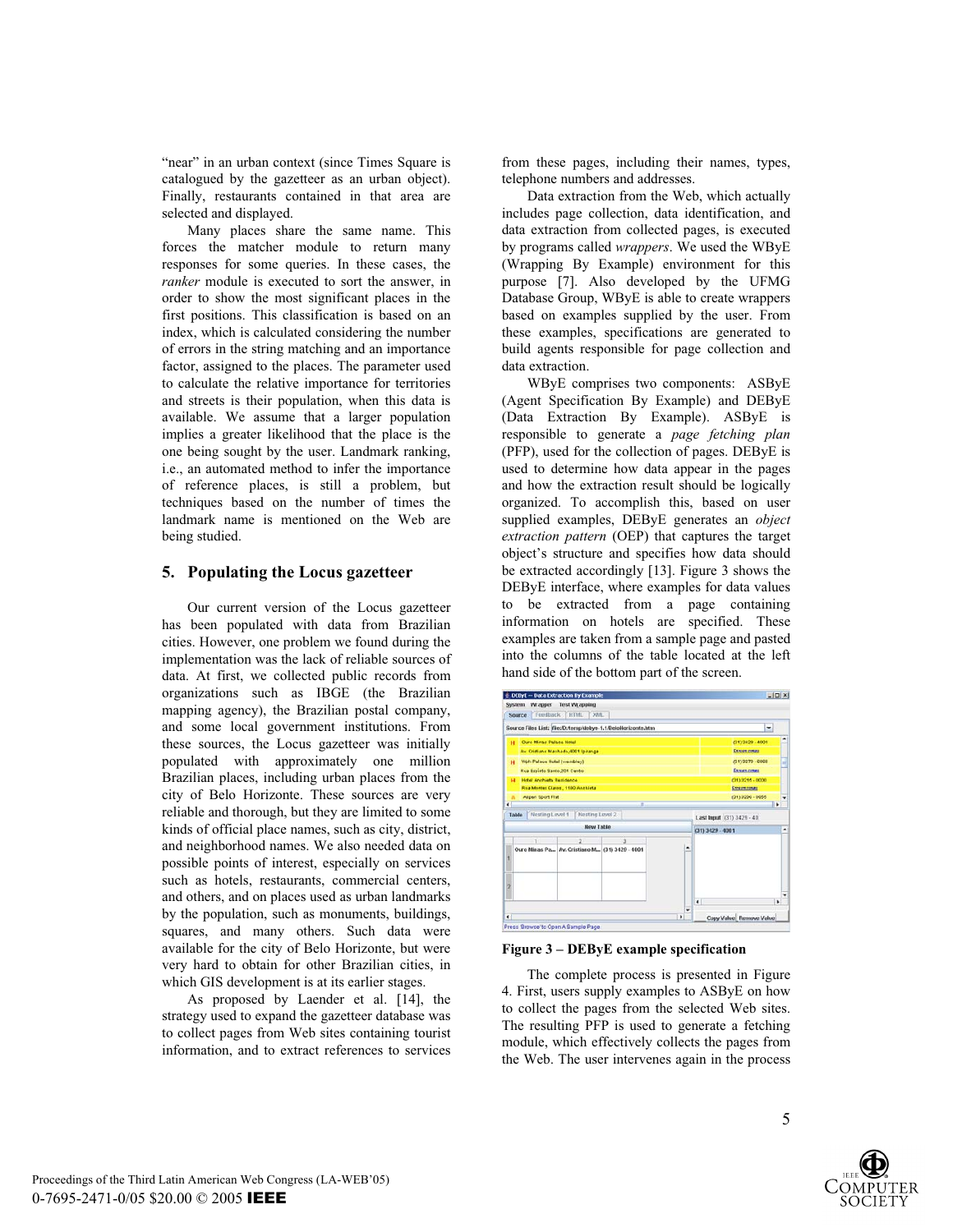by supplying examples to DEByE of how to extract the references from selected pages. An extracting module is generated from the respective OEP. The references are extracted and stored in a XML repository. To avoid reference repetitions, the Similarity Analyzer Module evaluates the references and inserts in the gazetteer only those that were not yet stored. The insertion includes georeferencing based on the available information about the reference. If an address was extracted, a geocoding process is executed to associate the reference with its individual address in the gazetteer (if it is available). If there is no address information, the georeferencing occurs in a less precise manner, generating a pointer to the corresponding neighborhood or municipality.



#### **Figure 4 – Gazetteer population process**

In a preliminary experiment to evaluate the effectiveness of this strategy, we extracted references from six selected Brazilian Web sites. Six reference attributes were extracted: *name*, *type*, *address*, *city*, *state* and *telephone*. Name, city and state were considered mandatory and references without any of these attributes were not considered.

The similarity analyzer procedure is described in Figure 5 . Each candidate reference to insertion is compared with all references already stored in the gazetteer using this procedure. The insertion occurs only if the result is false for all the tests.



#### **Figure 5 – Similarity analyzer algorithm**

Table 1 shows the selected Web sites, the number of pages collected from each one and the number of references extracted with this method. After the execution of the similarity analysis, 29,139 references were effectively inserted in the gazetteer. Additionally, 1,715 references that were already stored were improved, by the insertion of an address or a telephone number.

| Web site                   | Collected | Extracted  |
|----------------------------|-----------|------------|
|                            | pages     | references |
| cidades.terra.com.br       | 278       | 2,443      |
| www.cidades.com.br         | 1,416     | 10,588     |
| www.guiadasemana.com.br    | 15        | 2,977      |
| www.citybrazil.com.br      | 4,900     | 4,628      |
| www.ondehospedar.com.br    | 1,131     | 12,286     |
| www.pachecodrogaria.com.br |           | 393        |
| Total                      | 7.741     | 33,315     |

#### **Table 1 – Data extraction results**

### **6. The Locus user interface**

Figure 6 shows the Locus simple query interface, which can be accessed at the URL http://www.lbd.dcc.ufmg.br:8080/locus. Using this interface, a user formulates a query by specifying a place name (or a place locating information such as zip code or phone number) and, optionally, a place type (e.g., city, street, church, etc.).



**Figure 6 – Simple query interface** 

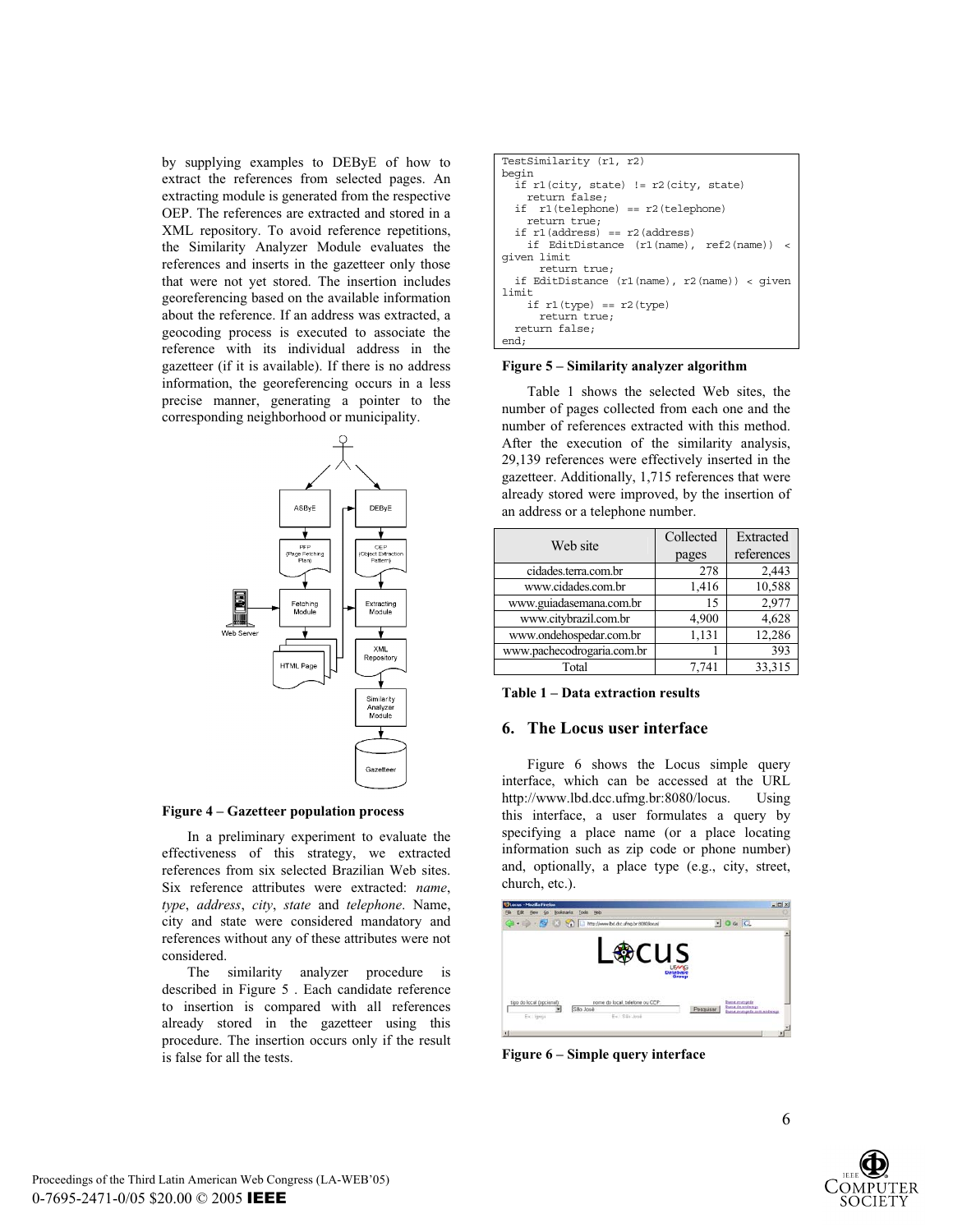If more than one place is found for a query, a list containing type, name and location of all found places is presented for user selection. Figure 7 shows the list of places found for the query "São José" ("Saint Joseph"). The first place returned, for instance, is the Saint Joseph Church in the city of Belo Horizonte.



**Figure 7 – Selection interface** 

The answer interface appears in Figure 8. A map of the located area is shown, along with all information available about the place.



### **Figure 8 – Answer interface**

In the advanced query interface (Figure 9), the point of interest, the spatial relationship and the landmark must be informed. As for a simple query, if more than one place is found as a result, a list of options is presented to the user.



**Figure 9 – Advanced query interface** 

## **7. Experimental evaluation**

An experiment was conducted to evaluate our work, focusing on testing the Locus gazetteer data quality and comprehensiveness. Our final goal with the experiment was to estimate the gazetteer's ability to serve as a filter for the processing of spatial queries in the context of a search engine.

Google was the selected search engine for the experiment. We know Google is not yet tuned to support geographic queries and, thus, this comparison is not completely adequate. Our purpose is just to evaluate if a gazetteer would help search engines to improve their results.

For the experiment, we first selected queries containing spatial terms that have been submitted to the TodoBR Brazilian search engine<sup>4</sup>. Six months of log queries were analyzed. The terms used to select spatial queries were place names, place types, spatial relations and adjectives indicating locality (e.g., mineiro, paulista). Of the total of 1.4 million queries that TodoBR received in six months, 14.1% contained one or more of these geographic terms, a figure closed to that reported by Sanderson and Kohler [18].

Next, 70 spatial queries were randomly chosen and distributed to 18 users, which were asked to submit each query to Google and evaluate the first 25 returned answers. By doing so, we could estimate Google's success rate in finding geographic context in the queries. After

<sup>4</sup> TodoBR: http://www.todobr.com.br. This search engine was recently acquired by Google.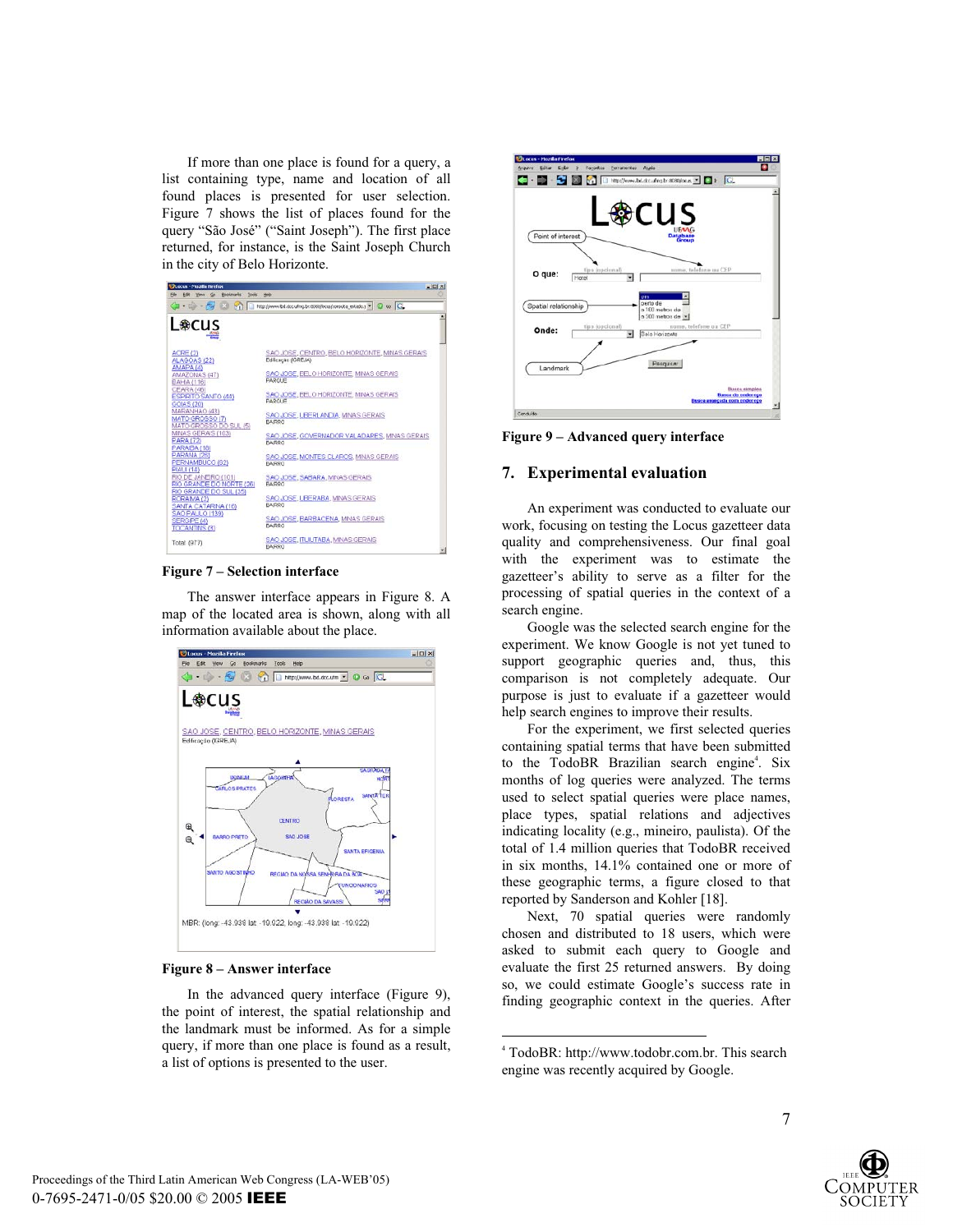this, users would try to find the same places using Locus. Only the first 25 references returned by Locus where considered.

The graphic in Figure 10 shows users evaluations about Google's responses. The search engine has returned relevant documents for 45 geographic queries, which is equivalent to 64%. Users felt partially satisfied for 13 queries (19%) and absolutely not satisfied for 12 queries (17%).



**Figure 10** – **Google's relevance for spatial queries**

Figure 11 shows the success Locus has demonstrated on finding the places contained in the same queries had applied to Google. Locus has successfully identified 54 places (77%).



### **Figure 11 – Locus gazetteer success on finding places in queries**

Locus was able to positively identify more places in the queries (77%) than the search engine was able to retrieve relevant documents about the places (64%). Since Goggle does not give a geographic interpretation to the queries, it throws away valuable information, which makes the search engine less efficient on responding to user expectations. We strongly believe gazetteers are a natural way to address this limitation.

## **8. Conclusions**

Geographic information retrieval is in its early stages. The discovering of geographic context on Web documents is not a trivial task and the interest in GIR tends to expand greatly in the next years.

In this paper, we have discussed the important role gazetteer can take in this scenario. Our intended contributions were to present Locus, a spatial locator system based on a digital gazetteer, and the semi-automated method we used to expand the Locus gazetteer database. In an experiment, we have evaluated Locus' ability to help in the identification of geographic context in search engines queries.

In spite of the limitations in Locus, we have found it to be already useful for its purpose. Future works include the development of a better ranking procedure and improvements on the user interface. We are also considering the development of a Web service based on Locus, so that it can be integrated to information systems and act as a support for the discovery of geographic context in natural language texts.

### **Acknowledgments**

This work was partially funded by the GERINDO Project (MCT/CNPq/CT-INFO). Karla A. V. Borges acknowledges the institutional support from Prodabel for her doctoral program.

## **References**

- [1] Borges, K. A. V., Davis Jr., C. A., Laender, A. H. F. OMT-G: An object-oriented data model for geographic applications. GeoInformatica, 5(3): 221-260, 2001.
- [2] Chen, P. P. The Entity-Relationship Model Toward a Unified View of Data. ACM Transactions on Database Systems. 1(1): 9-36, 1976.
- [3] Egenhofer, M. J. Toward the semantic geospatial web. Proceedings of the 10th ACM International Symposium on Advances in Geographic Information Systems, McLean, Virginia, pp. 1-4, 2002.
- [4] Egenhofer, M. J., Franzosa, R. D. Point-set topological spatial relations. International Journal of Geographical Information Systems,